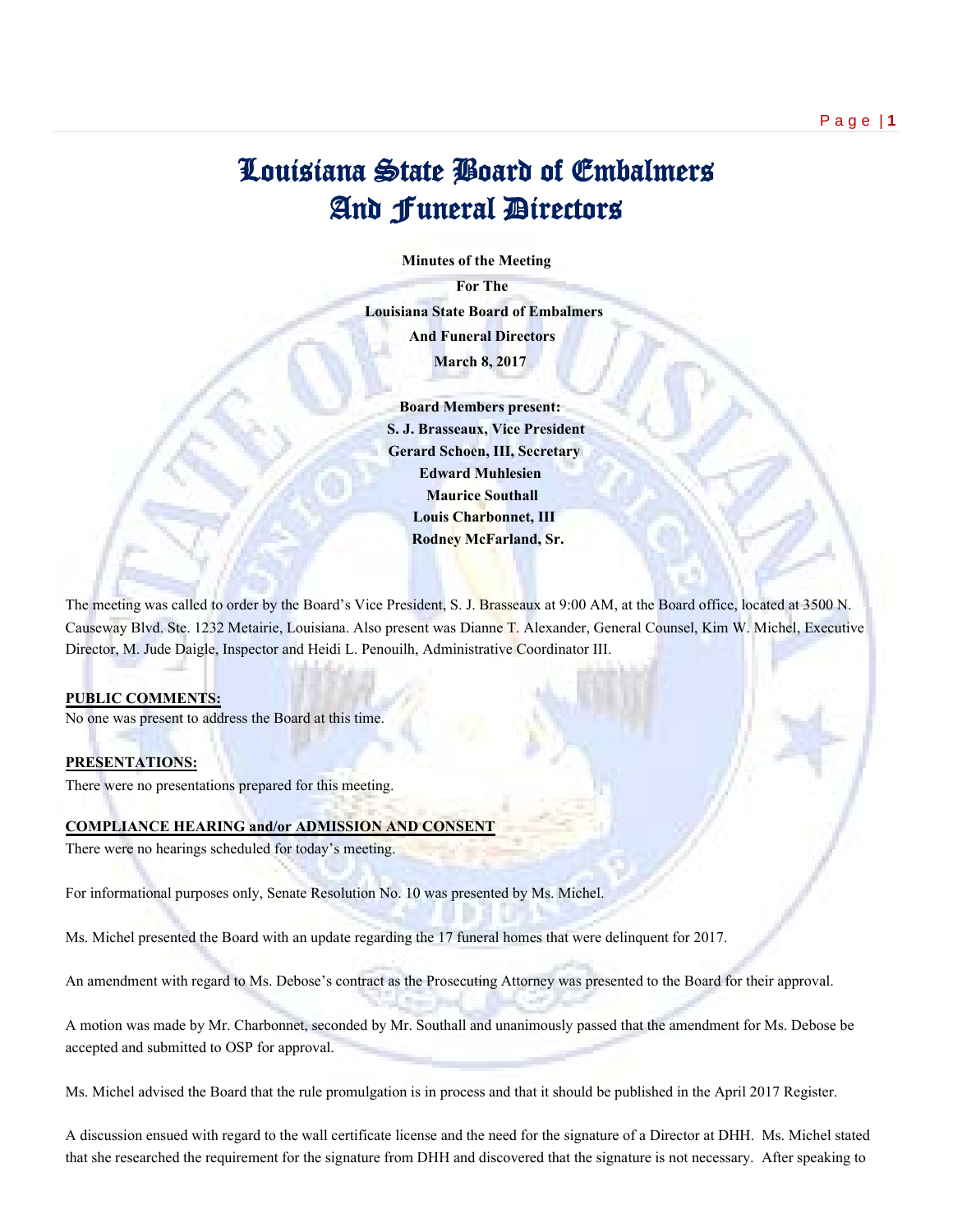Mr. McCay, the staff attorney for LDH, Bureau of Legal Services, Mr. McCay advised that the only required signatures stated within the Statues are for the President and the Secretary. Mr. McCay specifically referred to; **37:842 H. Every license issued hereunder shall be signed by the president and secretary of the board, and bear the imprint of the board's seal. The board shall register each license holder as being duly licensed for the purpose covered by such license.**

 Mr. McCay also referred to; **37:843. Registration and display of certificate; The board shall register each certificate in the office of health services and environmental quality of the Louisiana Department of Health. Every certificate holder shall display his certificate in a conspicuous place in his office or place of business. Amended by Acts 1977, No. 283, §3; Acts 1977, No. 684, §3**. Mr. McCay stated that the LSBEFD is the registering authority under DHH and that DHH does not register or keep a database with these licenses and that they are only being signed by a Doctor who is not the "Medical Director" for DHH. Mr. McKay also noted that there are no certificates from other Boards that are signed by that department either. Mr. McKay stated that it was up to this Board to decide if this should continue or be discontinued.

Ms. Michel stated that if the process involving the DHH signature is discontinued, then the licensees will be able to receive their certificates sooner as opposed to having to wait 8-12 weeks and even sometimes longer depending on the schedule of DHH and the signing of same. Ms. Michel also advised that she has been in contact with State printing and that the Board's seal will be embossed on a gold label to be placed over the printed signature area of the certificates.

A motion was made by Mr. Schoen, seconded by Mr. Charbonnet and unanimously passed that the signature from DHH be discontinued.

# **BOARD/STAFF ISSUES**

## **A. Executive Director's report by Kim W.Michel**

Motion was made by Mr. Charbonnet, seconded by Mr. Southall and unanimously passed to accept the Executive Director's report as presented and to approve the purchase of a new vehicle for the Board's Inspector.

For the Record, Ms. Michel's report outlined the previous month's Conference exam report of pass and fail rate. The Conference report's personal information has been redacted.

For the Record, Ms. Michel presented the Board with a copy of a letter that had been mailed in November 2016 and was received back in the office as undeliverable in March 2017. Ms. Michel also noted that none of the renewals that were delinquent for 2017 have been received in the office yet.

#### **B. General Counsel's complaint report by Dianne T. Alexander**

Motion was made by Mr. Charbonnet, seconded by Mr. Schoen and unanimously passed that the General Counsel's report be accepted as presented.

#### **C. Inspector's report by M. JudeDaigle**

Motion was made by Mr. Southall, seconded by Mr. Muhleisen and unanimously passed to accept the Inspector's report as presented.

#### **MINUTES**

Motion was made by Mr. Charbonnet, seconded by Mr. Schoen and unanimously passed to accept the minutes of the meeting for January 11, 2017.

## **FINANCIAL**

Financial Report and Budget update Fiscal 2015/2016 and 2016/2017

Motion was made by Mr. Schoen, seconded by Mr. McFarland and unanimously passed to accept the financial report and budget update for fiscal 2015/2016 and 2016/2017.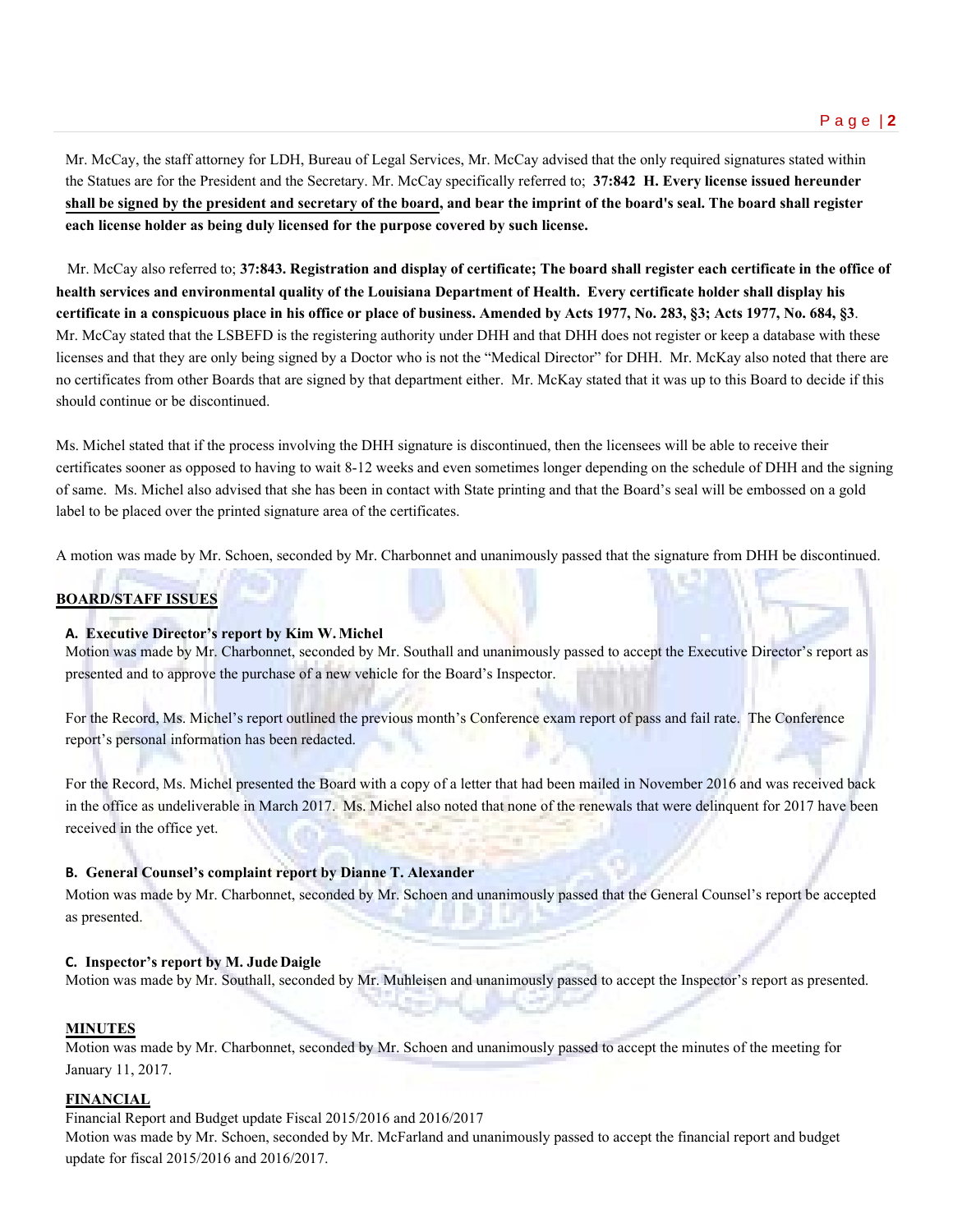#### **CORRESPONDENCE**

A request for reconsideration of a temporary license application for Precious Boudreaux was presented by Isabel Espinosa, Manager of Greenoaks Funeral Home, Baton Rouge.

Mr. Brasseaux stated that the issue would be taken under advisement during Executive Session to be discussed.

 Ms. Michel presented the Board with a request from an individual licensed in Texas inquiring about the possibility of applying for a temporary license in LA if they have not practiced in 6 years.

Mr. Brasseaux stated that the issue would be taken under advisement during Executive Session to be discussed.

### **EXECUTIVE SESSION**

Motion was made by Mr. Schoen, seconded by Mr. Charbonnet and unanimously passed that the Board move into Executive Session at 10:10 AM.

For the discussion and determination of a temporary license application reconsideration for Precious Boudreaux; For the discussion and determination of a temporary license acceptance for an individual licensed in Texas; For the discussion and determination to accept a nomination of a member for the office of Treasurer for the Board.

Motion was made by Mr. Charbonnet, seconded by Mr. Schoen and unanimously passed that the Board move out of Executive Session at 12:35 PM.

A motion was made by Mr. Muhlseisen, seconded by Mr. Schoen and unanimously passed that the Board follow the Statue regarding the temporary license and the requirements for same and that Ms. Boudreaux should continue serving her internship in LA until she can apply for her LA license regardless of her having an Illinois license due to same having only been issued in December 2016.

The Board stated that it is incumbent upon the individual to read the regulations in order to be familiar with the Law. The Board also noted that the requirements are outlined in the regulations as well as the application link upon the website.

The Board stated that the individual licensed in Texas could begin practicing in Texas for a year then reciprocate or serve an internship.

Motion was made by Mr. Schoen, seconded by Mr. McFarland and unanimously passed that Mr. Muhleisen be named as Treasurer due to the replacement of Mr. Cox by the Governor.

#### **NEW BUSINESS**

The next Board meeting is tentatively scheduled for April 26, 2017.

Mr. Charbonnet advised the Board that a letter will be forthcoming from the LFDMA with regard to the possibility of moving forward with the licensing of embalming services, transportation services, embalming assistants and funeral director assistants.

Mr. Charbonnet requested that Ms. Michel research the regulations of other states for these licenses and/or certifications so that the laws and rules committee could begin moving forward with the process.